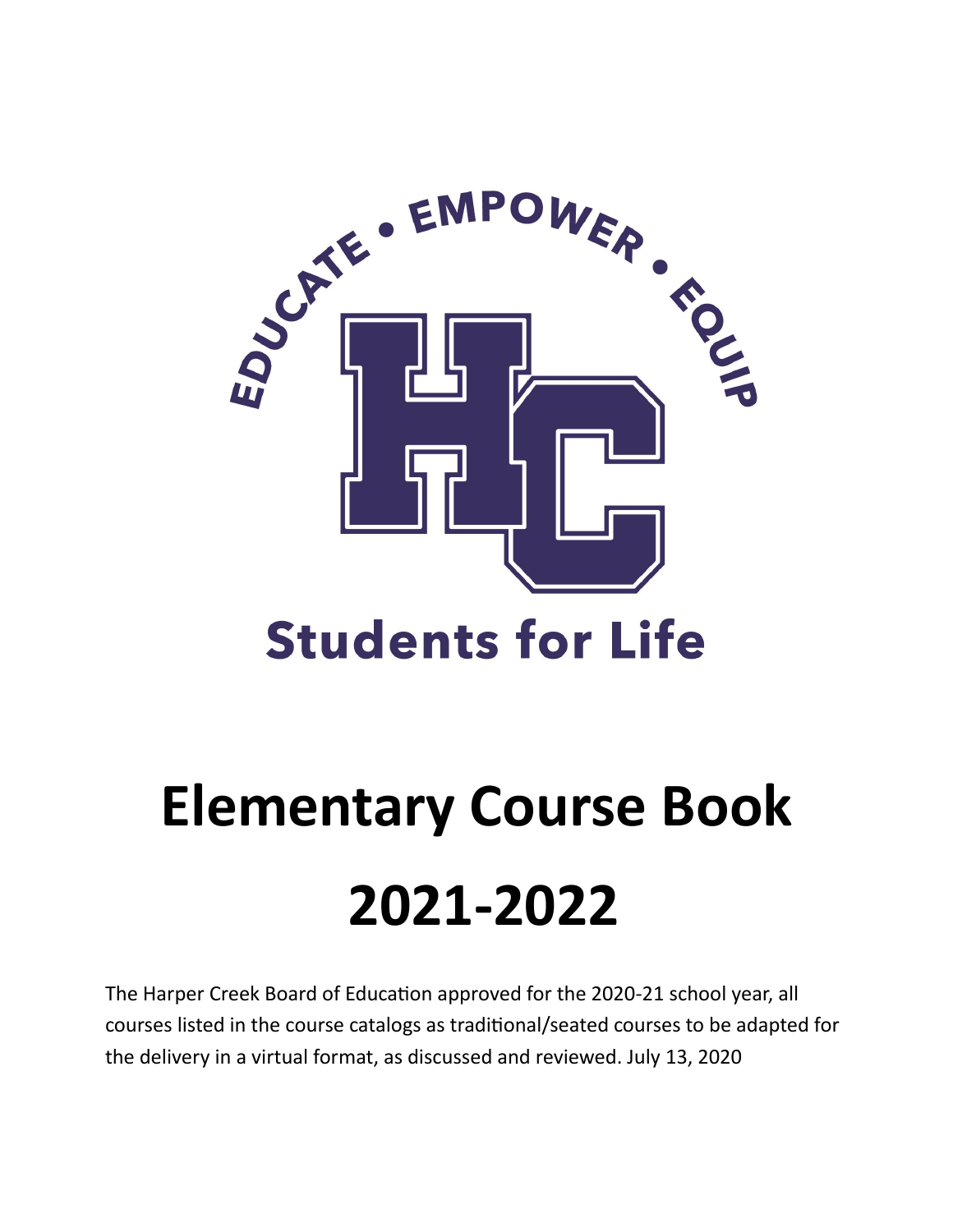## Table of Contents

| Elementary contact information                      | 3  |
|-----------------------------------------------------|----|
| Mission Statement/Letter from Elementary principals | 4  |
| Kindergarten course information                     | 5  |
| First grade course information                      | 6  |
| Second grade course information                     | 7  |
| Third grade course information                      | 8  |
| Fourth grade course information                     | 9  |
| Specials grades K-4 (Art and Physical Education)    | 10 |
| Specials grades K-4 (Music and Spanish)             | 11 |
| Specials grades K-4 (Integrated Arts and STEM)      | 12 |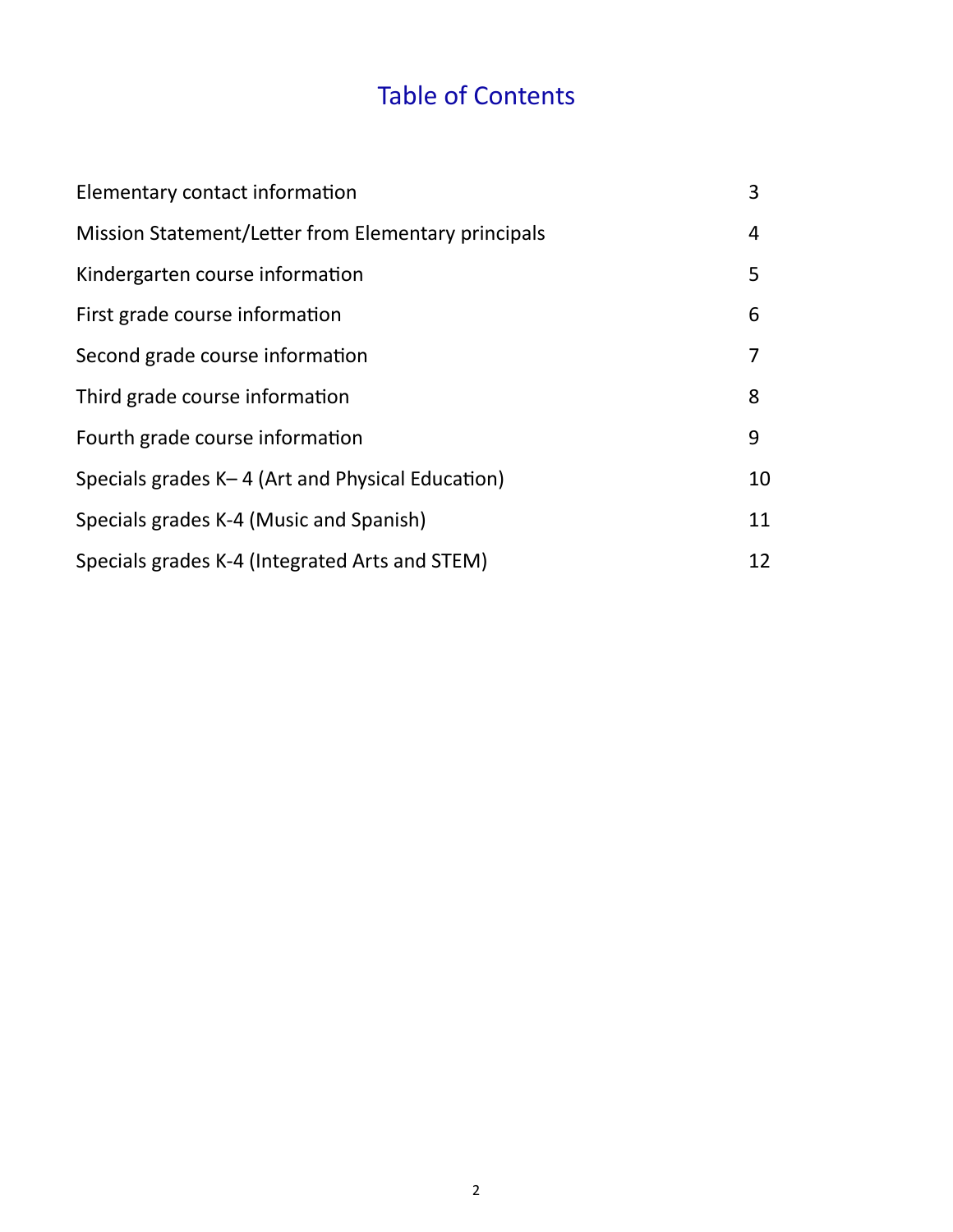## **2020-2021 Course Book**

#### **Beadle Lake Elementary**

8175 C Dr N Battle Creek, MI 49014 Phone number: 269-441-3250

#### **Sonoma Elementary**

4640 B Drive S Battle Creek, MI 49014 Phone number: 269-441-7800

#### **Wattles Park Elementary**

132 S Wattles Rd Battle Creek, MI 49014 Phone number: 269-441-5850

#### **Beadle Lake Elementary Administration:**

Nneka Daniels, Principal Angela Hall, Secretary E-mail: DanielsN@harpercreek.net E-mail: HallA@harpercreek.net

#### **Sonoma Elementary Administration:**

Shalen King-Short, Principal **Amy Lyn Weller, Secretary** 

E-mail: ShortS@harpercreek.net E-mail: WellerA@harpercreek.net

#### **Wattles Park Elementary Administration:**

| Brent Swan, Principal         | Jill McCombs, Secretary          |
|-------------------------------|----------------------------------|
| E-mail: SwanB@harpercreek.net | E-mail: McCombsJ@harpercreek.net |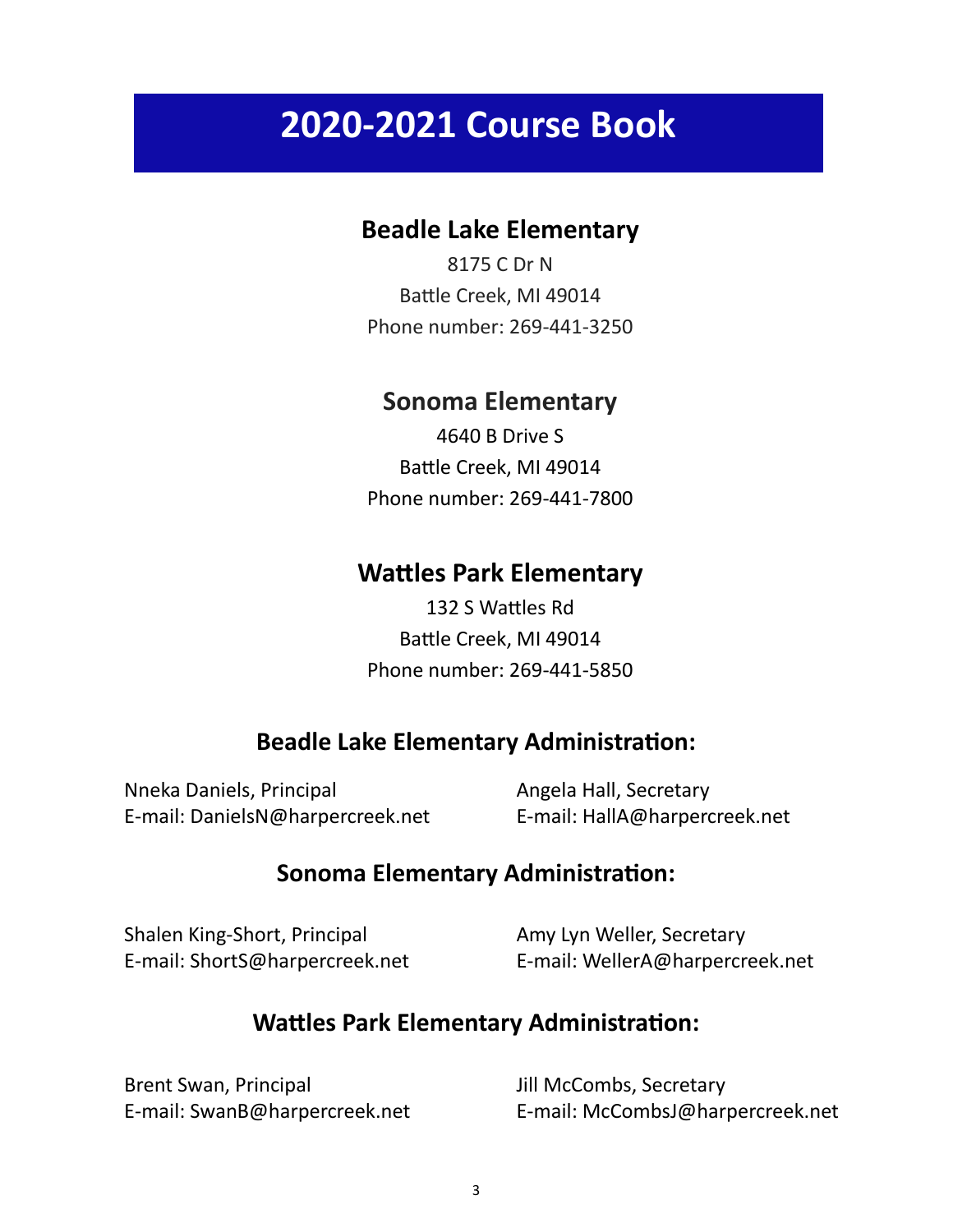## **Mission Statement**

**Harper Creek Elementary Schools mission is to cultivate students who LEAD, developing people who make a difference in an ever changing world.**

**Lead by example Encourage kindness Act respectfully Do the right thing**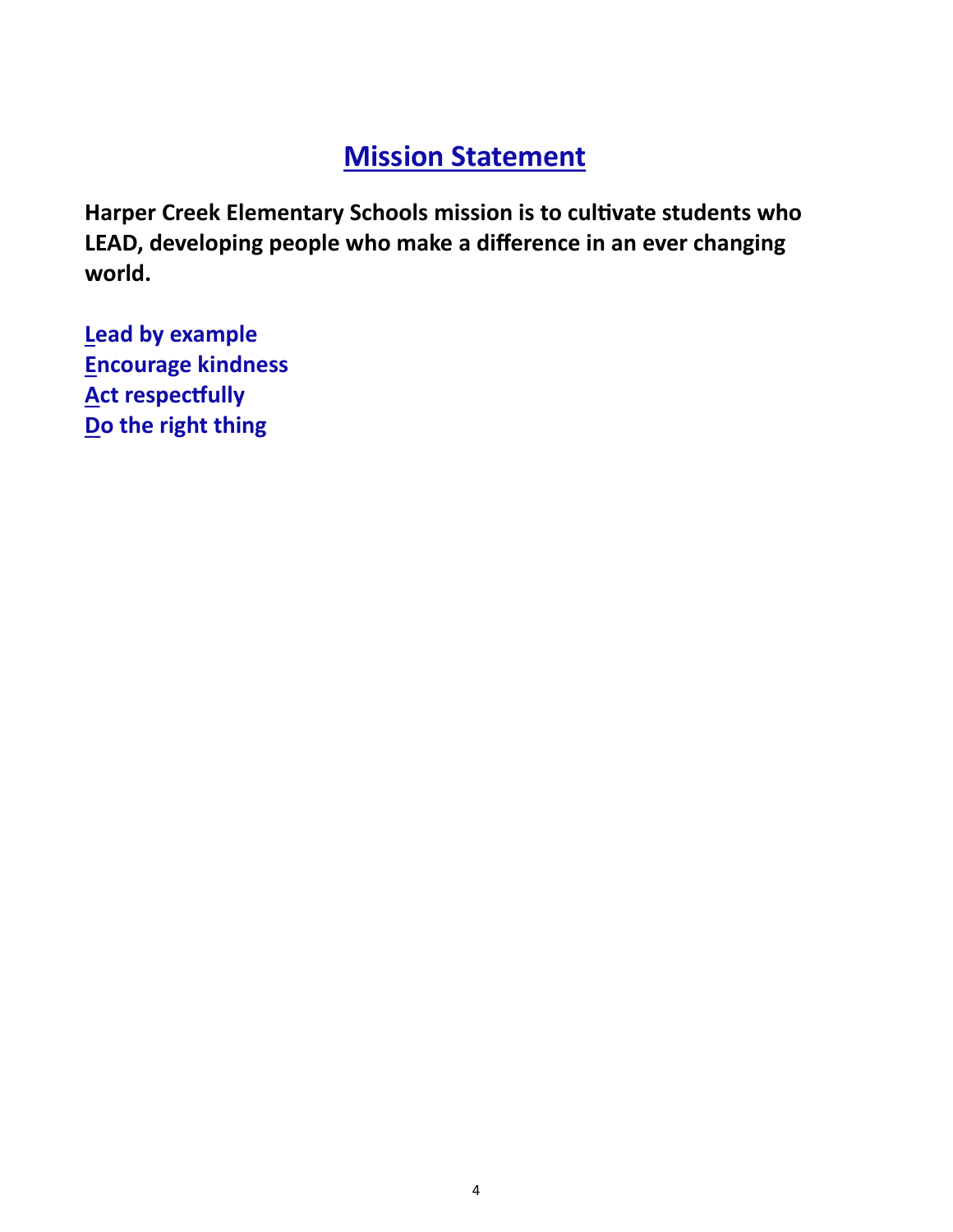## **Kindergarten**

## **ELA—MAISA Units of Study**

**Reading-** These units are designed to build early reading skills as well as habits of mind and experiences for future success in reading.. Students will use pictures and story language in order to find meaning while reading, use a variety of strategies to support the reading of pattern books, use strategies to learn words and the meaning of words, focus on characters to deepen their understanding of a story.

**Writing-** These units are designed to support students oral language skills and developing their own ideas. These units will also support hearing and recording sounds to help students build letters and sounds in order to make words and share their stories. They will also learn to state an opinion using the format of a letter. Establishing and learning the writing process is key throughout each unit.

*\*Speaking and listening units will be woven into the units*

### **Social Studies**

- Students will focus on developing and planning inquiries. Sample guiding questions for students: Why do I have rules at home and school? Why can't I have everything I want? What are some fair ways to make decisions in a group?
- Apply disciplinary concepts and tools
- Evaluate sources and use evidence
- Communicate conclusions and taking informed action.

### **Math– Bridges Units of Study**

Students focus intensively on the two critical areas specified by essential power standards for math:

- Representing and comparing whole numbers
- Describing shapes and space

## **Science - Cereal City Science Units**

- **Motion: Pushes and Pulls–** Students will find a way for a ball to move from a starting point to an end point without touching it with their bodies. The ball must travel to a certain ending point and change direction at least once.
- **Plants and Animals Live Here–** How do potato peels help pill bugs survive?
- **Weather and Climate-** Can we observe the weather and find patterns to use to make predictions?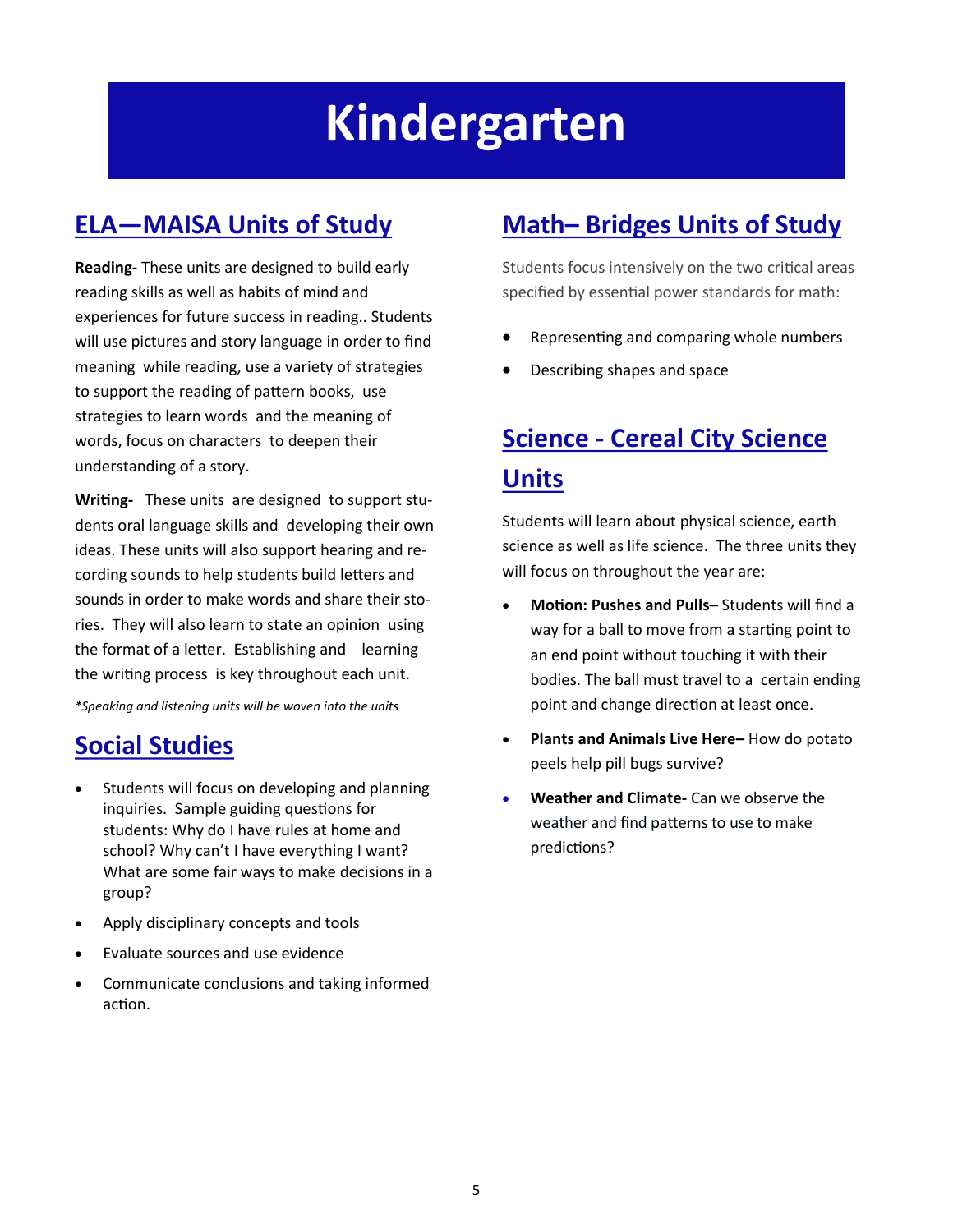## **First Grade**

### **ELA-MAISA Units**

**Reading–** Throughout the year these units will help students build habits that will encourage them to stay focused on reading and talk with their peers about books . Students will learn how to use informational text to learn about their world and seek answers while awakening questions. Students will also be able to create conversations about characters across a series. These units allow students to connect prior knowledge while comparing, connecting , problem solving and narrowing in on details of a story.

**Writing-** Students will focus on the writing of personal narratives by stretching a small Moment. They emphasize and elaborate upon the qualities of good writing including detail, dialogue, setting, sequence, and answering reader's questions , readers must be able to read and follow their directions. Students will teach others how to do something based on their writing.

*\*Speaking and listening units will be woven into the units*

### **Social Studies**

- Students will focus on developing and planning inquiries. Sample guiding questions for students: What historical sources can you use to learn about family and school life in the past?
- Apply disciplinary concepts and tools
- Evaluate sources and use evidence
- Communicate conclusions and taking informed action.

### **Math-Bridges Units of Study**

Students focus intensively on the four critical areas specified by essential power standards for math:

- Addition and subtraction within 20
- Whole number relationships and place value
- Linear measurement in non-standard units
- Reasoning with shapes and their attributes

#### **Science – Cereal City Science Units**

- **Waves: Light and Sound-** Students will build a model of a treehouse that uses the sun and available lights to provide the right amount of lighting for activities that they want to do inside the treehouse.
- **Plant and Animal Traits** How do fiddler crabs characteristics help it to survive?
- **Space Systems: Patterns and Cycles** How does the daytime sky and nighttime sky change each day throughout the year?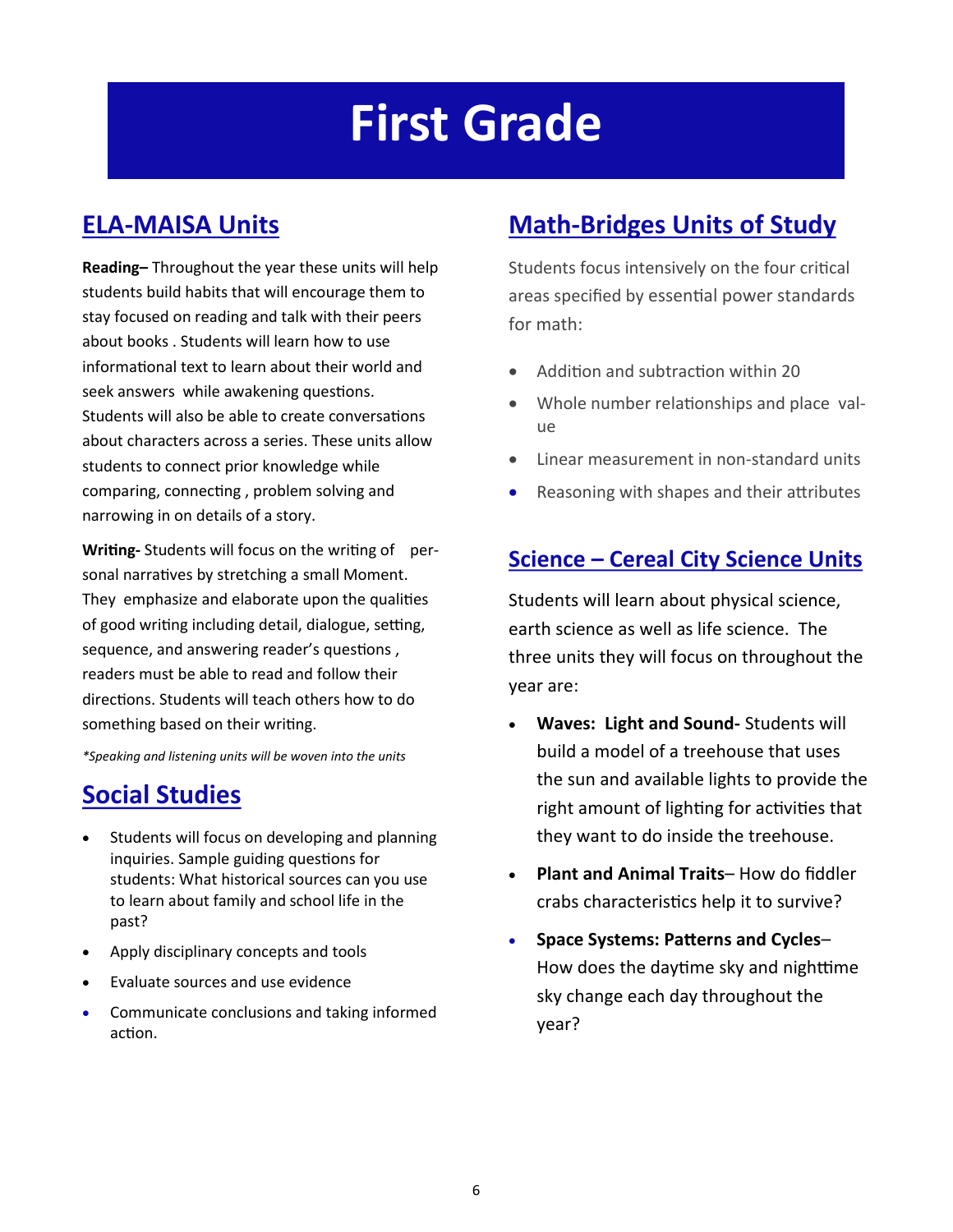## **Second Grade**

## **ELA –MAISA Units of Study**

**Reading–** Second graders are welcomed into the world of "big time readers" . Students will build habits through the year to read with stamina, fluency, meaning and attention to print. They will focus on charters roles through patterns across books, characters differences and points of view and will be able to create theories while learning the authors purpose, lesson and morals.

**Writing-** The overall goal of these units are for students to lift the level of writing to engage and inform an audience. They'll learn to write more focused and compelling pieces and utilize more detail to paint pictures in readers' minds. Students will strengthen their writing by planning, revising, editing and sharing their pieces.

*\*Speaking and listening units will be woven into the units*

### **Social Studies**

- Students will focus on developing and planning inquiries. Sample guided questions for students: How does scarcity affect people? How can people make good economic choices? How do people use resources to produce goods/services? Why do people trade?
- Apply disciplinary concepts and tools
- Evaluate sources and use evidence
- Communicate conclusions and taking informed action.

### **Math– Bridges Units of Study**

Students focus intensively on the four critical areas specified by essential power standards for math:

- Extending understanding of base-ten notation
- Building fluency with addition and subtraction
- Using standard units of linear measurement Describing and analyzing shapes

#### **Science—Cereal City Science Units**

- **Structure and Properties of Matter** Students will design a structure that must keep a figure placed inside dry .
- **Plant and Animal Relationships** Where do plants and animals live and how do they interact?
- **Changing Earth: Today and Over Time** How are different shapes in the land and bodies of water formed?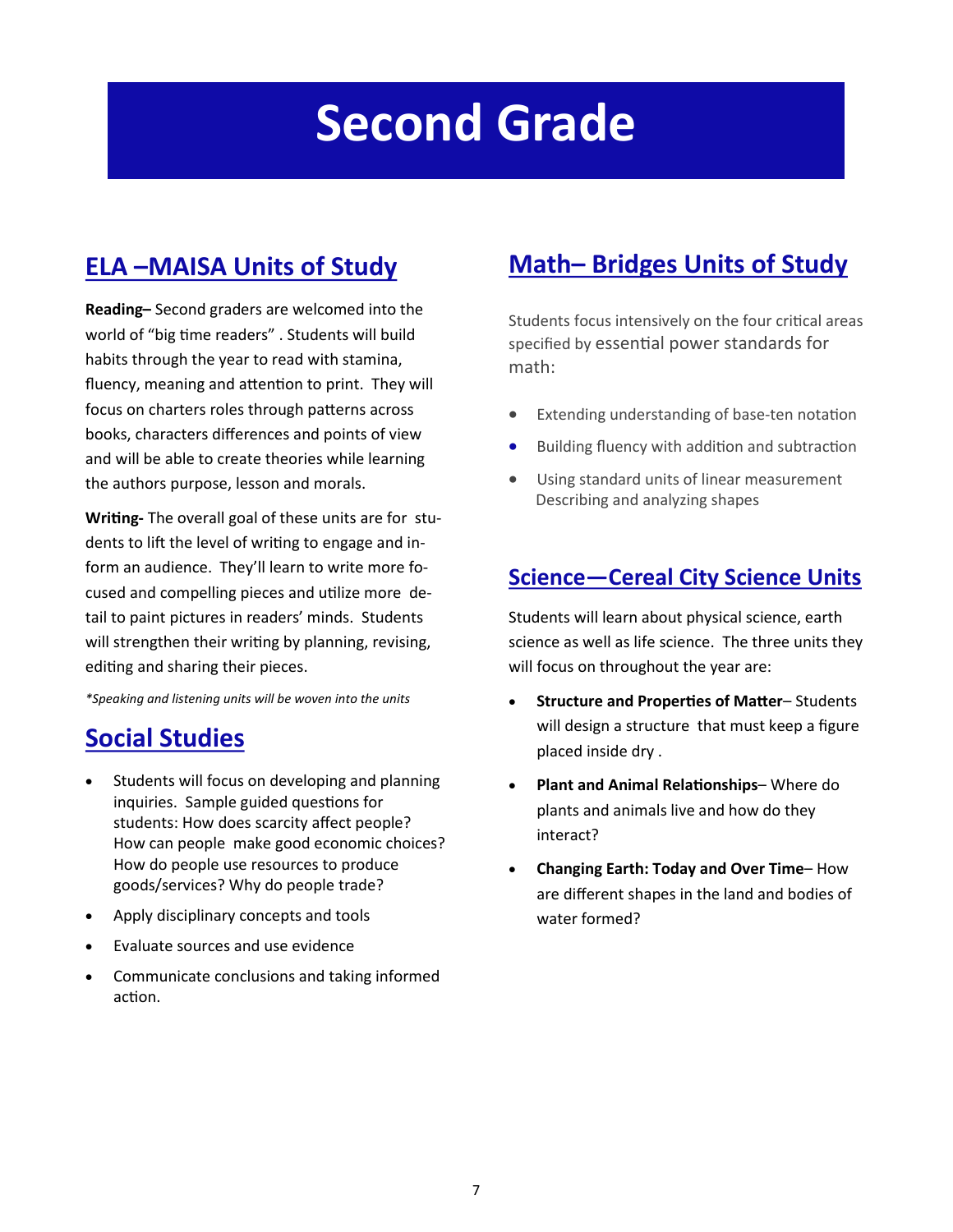## **Third Grade**

## **ELA –MAISA Units of Study**

**Reading**– Third grade brings light to students knowledge of reading. Students will be able to create personal reading goals both short and long time. This will encourage students to read at their own pace to better understand text. Readers will be taught that text is important to their understanding of what is being read. Students will be able to connect with characters based from their own experiences while they grow theories about characters and uncover who they are. Students will deepen their understanding around informational reading and poetry.

**Writing–** Students will use the writing process learned in previous grades to write stories based on own experience, write persuasive essays, write informative text on a personal topic, write pieces on opinion after interpreting text, and finally write an informational research paper.

*\*Speaking and listening units will be woven into the units*

#### **Social Studies**

- Students will focus on developing and planning inquiries. Sample guided questions for students: How is the geography of Michigan similar/different from the geography of other states? How is the geography different in different places of Michigan? How does Michigan's location in North America influence its resources?
- Apply disciplinary concepts and tools
- Evaluate sources and use evidence
- Communicate conclusions and taking informed action.

### **Math– Bridges Units of Study**

Students focus intensively on the four critical areas specified by essential power standards for math:

- Developing understanding of multiplication and division and strategies for multiplication and division within 100
- Developing understanding of fractions, especially unit fractions (fractions with numerator 1)
- Developing understanding of the structure of rectangular arrays and of area
- Describing and analyzing two-dimensional shapes

#### **Science—Cereal City Science Units**

- **Forces and Interactions** student teams engineer a battery powered cart– how can you make it move? How can you make it pick up small objects up and have it return to another room?
- **Life Cycles and Survival in an Ecosystem**—Why are frogs so noisy at the pond?
- **Weather, Climate, and Natural Hazards**—Why do weather conditions differ on the same day around the world?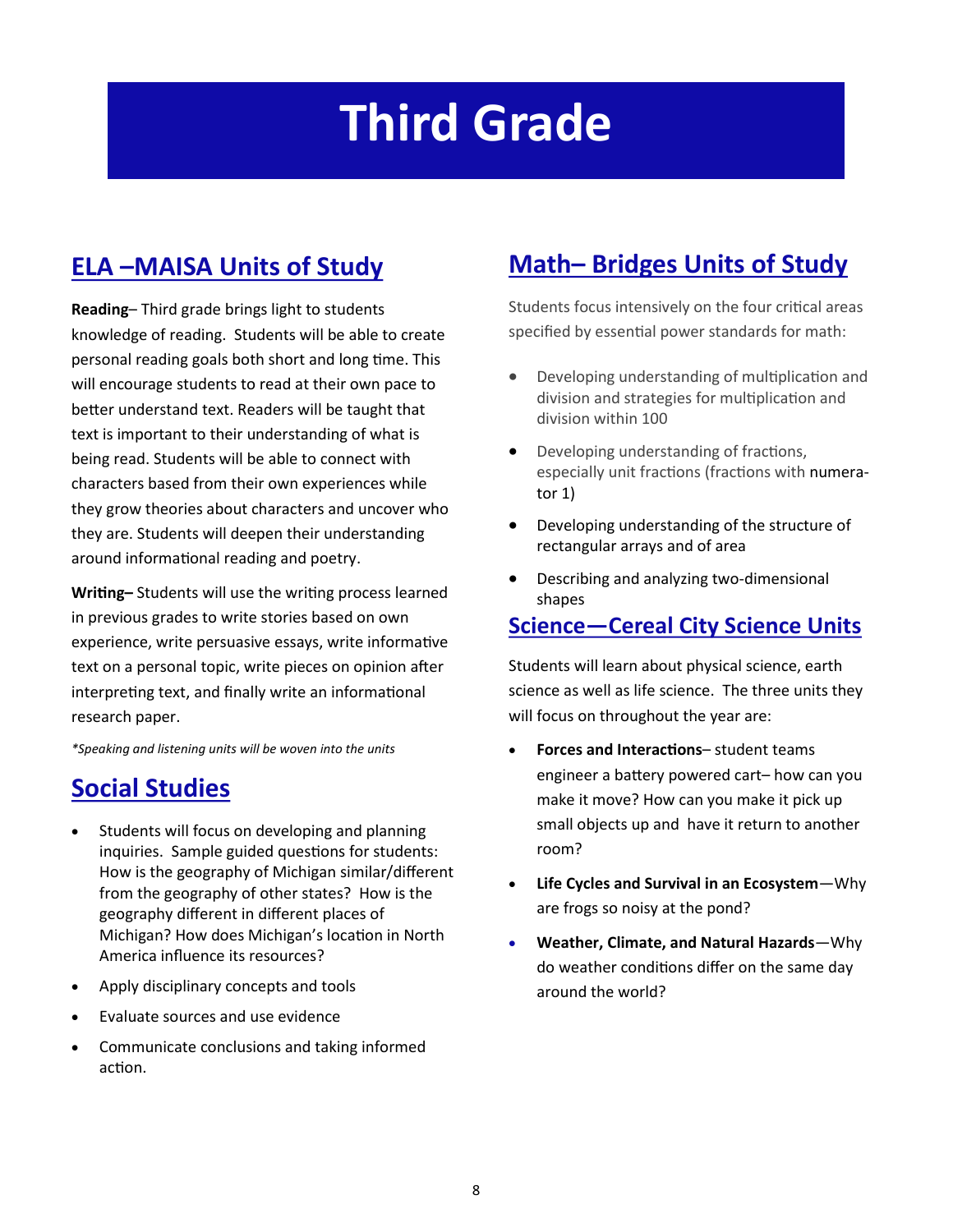## **Fourth Grade**

## **ELA—MAISA Units of Study**

**Reading–** Students will be using previous learned skills to summarize what they read with other students. This will build comprehension, gain reading stamina and focus while keeping an open mind. Students will push each other to think about strong habits needed to be strong readers. Throughout these units readers will gain organizational strategies to explain content of different topics to others. Students will also use various strategies previously learned in order to interpret and analyze historical fiction and informational reading.

**Writing–** These units allow students to show their growth from previously learned skills, while determining their future goals. Writers will elaborate fictional stories through dialogue, descriptive action, thoughts and feelings, write persuasive essays to convince others to agree. Students will also write more in depth personal expertise essays, interpret texts and share their options through writing and narrow in on poetry and writing from the heart.

*\*Speaking and listening units will be woven into the units*

#### **Social Studies**

- Students will focus on developing and planning inquiries. Guiding questions for students: What are the characteristics of a market economy? How does a market economy work? How does specialization and division of labor increase productivity? How is the U.S. economy impacted by global competition?
- Apply disciplinary concepts and tools
- Evaluate sources and use evidence
- Communicate conclusions and taking informed action.

### **Math– Bridges Unit of Study**

Students focus intensively on the three critical areas specified by essential power standards for math:

- Developing understanding and fluency with multi-digit multiplication, and developing understanding of dividing to find quotients Involving multi-digit dividends
- Developing an understanding of fraction equivalence, addition and subtraction of fractions with like denominators, and multiplication of fractions by whole numbers
- Understanding that geometric figures can be analyzed and classified based on their properties, such as having parallel sides, perpendicular sides, particular angle measures, and symmetry.

#### **Science—Cereal City Science Units**

- **Energy and Waves** How does energy move from place to place?
- **Structure, Function, and Information Processing** – How does light affect how we see objects? How do animals survive in their habitats?
- **Processes that Shape the Earth** How does the surface of the Earth change?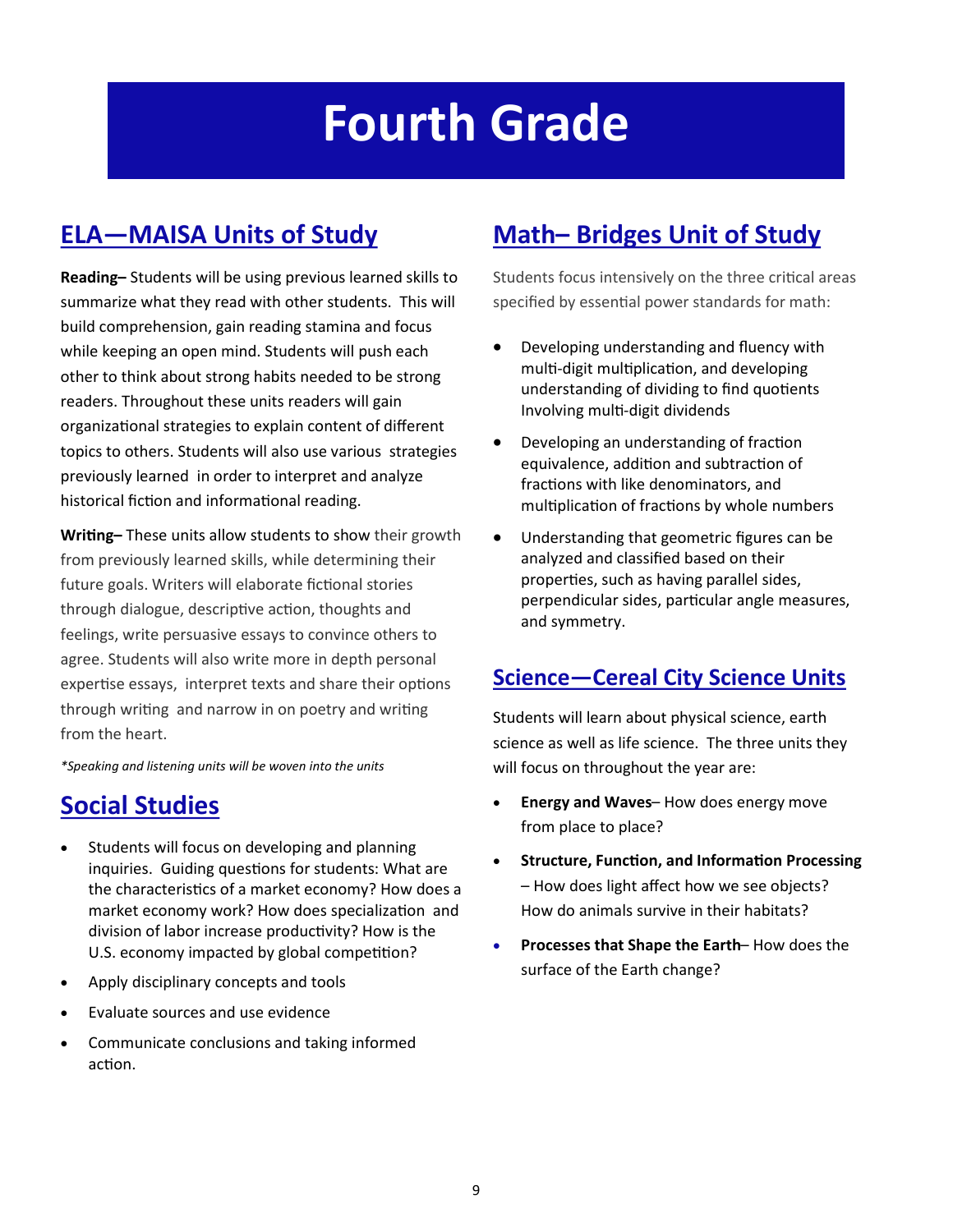## **Specials**

### **Art**

**Kindergarten**– Students will engage in exploration and imaginative play with materials. They will be able to identify safe and non-toxic art materials, tool and equipment and describe what an image represents. Students will create art that tells a story about a life experience.

**First grade**– Students will engage in exploration and imaginative play with materials. They will demonstrate safe and proper procedures for using materials, tools and equipment while making art. Students will select and describe work of art that illustrate daily life experiences of ones self and others. Students will make connections that people from different places and times have made art for various reasons.

**Second grade**– Students will brainstorm collaboratively multiple approaches to an art or design problem, they are able to demonstrate safety within their work space while using art tools and equipment. Student will use learned art vocabulary to express preferred artwork. Throughout the year students will create works of art about events in home, school, or their community.

**Third grade**– Students will elaborate on an imaginative idea, demonstrate an understanding of the safe and proficient use of materials, tool and equipment for various art processes. They will develop a work of art based on observations and recognize that responses to art change depend on knowledge of the time and place it was created.

**Fourth grade**– Students will brainstorm multiple approaches to a creative art or design problem, they will explore and invent art-making techniques and approaches. Students will create works of art that reflect community cultural traditions.

### **Physical Education**

**Kindergarten**– Students will work on their motor skills and movement patterns. EX: hopping, galloping , running, sliding , skipping, and leaping while maintain balance. They will also gain knowledge of concepts, principles strategies and tactics related to movement and performance. EX: moves in personal space to a rhythm.

**First grade**– Students will demonstrate competency in a variety of motor skills and movement patterns. EX: hopping, galloping, running, sliding, skipping, learning: hops gallops jogs and slides using a mature pattern. Students are able to move in self-space and general space in response to designated beats/rhythms.

**Second grade**– Students will apply knowledge of concepts, principles, strategies and tactics related to movement and performance. EX: Speed, direction, force: varies time and force with gradual increases and decreases. Students accept responsibility for class protocols with behavior and performance actions.

**Third grade**– Students will focus on Performing a sequence of locomotor skills, transitioning from one skill to another smoothly and without hesitation. Students will work with others cooperatively and praise others for success in movement performance.

**Fourth grade**- Students will apply knowledge of concepts, principles, strategies and tactics related to movement and performance. EX: Students apply the movement concepts of speed, endurance, and pacing for running. Applies concepts of direction and force when striking an object toward a target. Students will work with others, praise one another no matter what skill level and accept all players.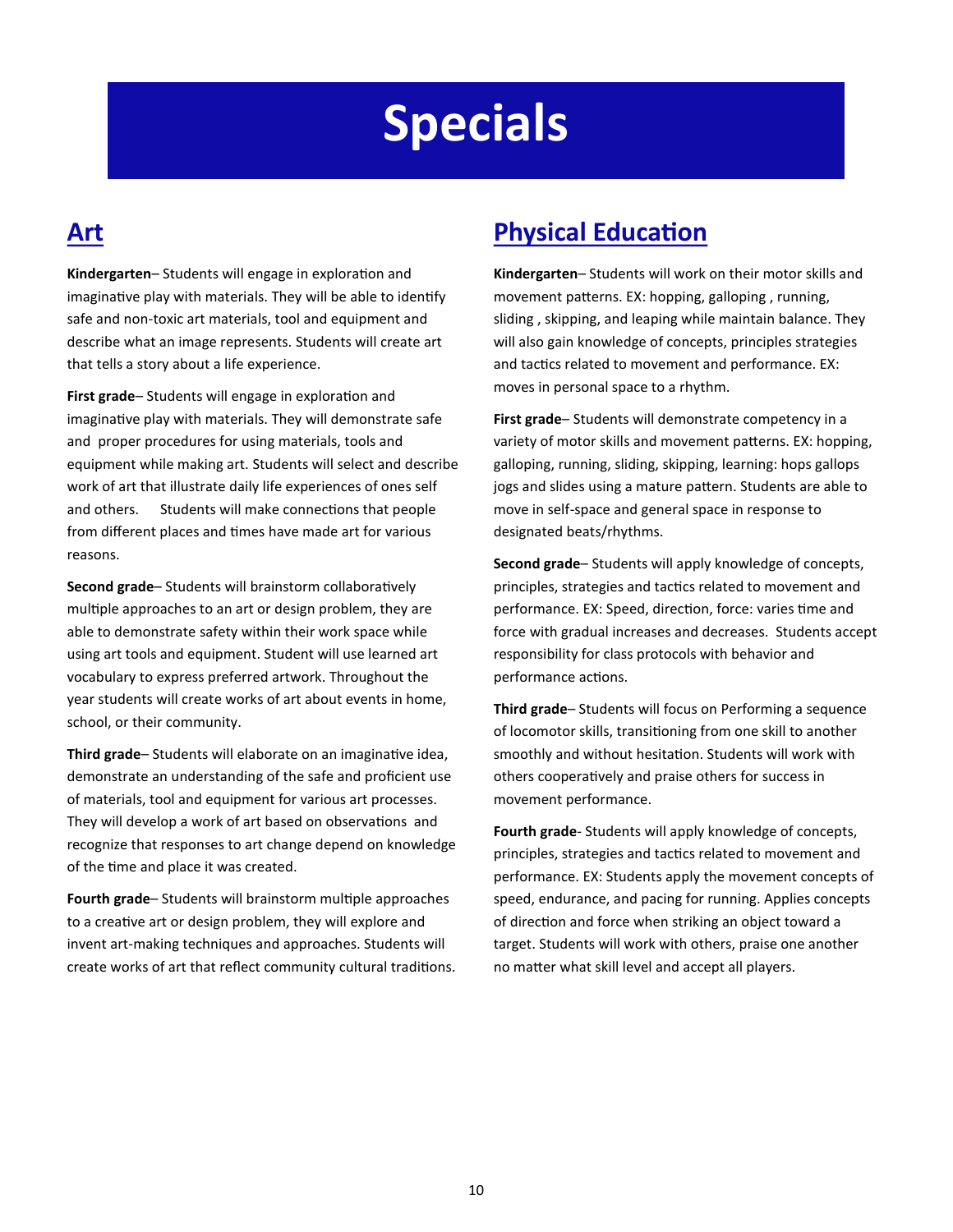## **Specials**

### **Music**

**Kindergarten**- Students will explore musical concepts through playful and tuneful activities. They will experience musical opposites such as loud/soft, fast/slow, high/low… Students will add body percussion and instrumental percussion to songs, chants, … They will move expressively in response to music. Students will explore the use of their voice through whispering, singing, calling, and speaking.

**First Grade**-Students will explore simple songs, chants, speech pieces, and singing games. They will begin to read and compose simple rhythms using speech syllables and musical silences (rests). Students will identify categories of unpitched percussion such as scapers, shakers, metals, drums … and use them in a safe manner. They will use four levels of body percussion. They will demonstrate understanding of musical concepts such as high/ low... Students will use movement and music to express their feelings or an idea.

**Second Grade**- Students will perform songs, play musical games and compose expressive movement in response to music. Students will experience and describe music from other cultures. Students will read simple rhythmic notation and expand upon their vocabulary of longer and shorter sounds. They will compose simple songs using limited pitches. They will identify four orchestral instrument groups. Students will apply knowledge of body percussion and unpitched percussion to improvise and create simple rhythm patterns or accompaniments to music and poetry. Students will demonstrate understanding of simple song form using movement.

**Third Grade**- Students will perform songs, play musical games and compose expressive movement in response to music. They will experience and describe music from other cultures. Students will read and perform simple rhythms using percussion instruments and body percussion. They will expand their vocabulary of more complex music notation. Third graders will echo, compose and improvise 8-beat rhythm patterns using a given scale. Students will reflect on their performances and compositions. They will describe how their music expresses an emotion or an idea.

**Fourth Grade**- Students will perform songs, play musical games and compose expressive movement in response to music. Students will experience and describe music from other cultures. Students will read simple rhythmic notation and expand their vocabulary to more complex rhythms. They will echo, compose and improvise 16-beat rhythm patterns and compose simple songs using a given scale. Students will reflect on and edit their creative compositions. They will describe how their music expresses an emotion, idea or personal experience.

### **Spanish**

**All Grade Levels:** Each new vocabulary topic is incorporated through listening, reading, writing, speaking, and cultural activities allowing complete engagement of learning a new language. Vocabulary topics are spiraled and deepened with each grade level and are embedded within TPRS, Teaching Proficiency through Reading and Storytelling, an effective method for teaching Spanish in a classroom setting. Furthermore, Google classroom, video and audio recording, and Google slides/documents are rooted in everyday lessons.

**Kindergarten:** Greetings and Introductions, Feelings and Emotions, Numbers, The Alphabet, Colors, Farm and Jungle Animals, Parts of the Body, and Shapes

**1st grade:** Continuation of Numbers, Colors, The Alphabet, Parts of the Body and additions of Family Vocabulary, clothing, and a Science Unit on Monarchs.

**2nd grade**: Embedment of K-1 vocabulary, and then additional topics of Mexican artist, Frida Kahlo, Weather and Seasons, Food, the Calendar, and a housing unit.

**3rd grade:** Continuation of Lower Elem. topics and additions related to the interior of a house, fruits and vegetables, sports and leisure activities, places in the community, sentences related to likes and dislikes and Hispanic Cultural Holidays including Dia de los Muertos, la Navidad, and Cinco de Mayo.

**4th grade:** An accumulation of K-3 topics with the additional focus on grammatical structures. Students also take a cumulative exam related to all K-4 Spanish material.